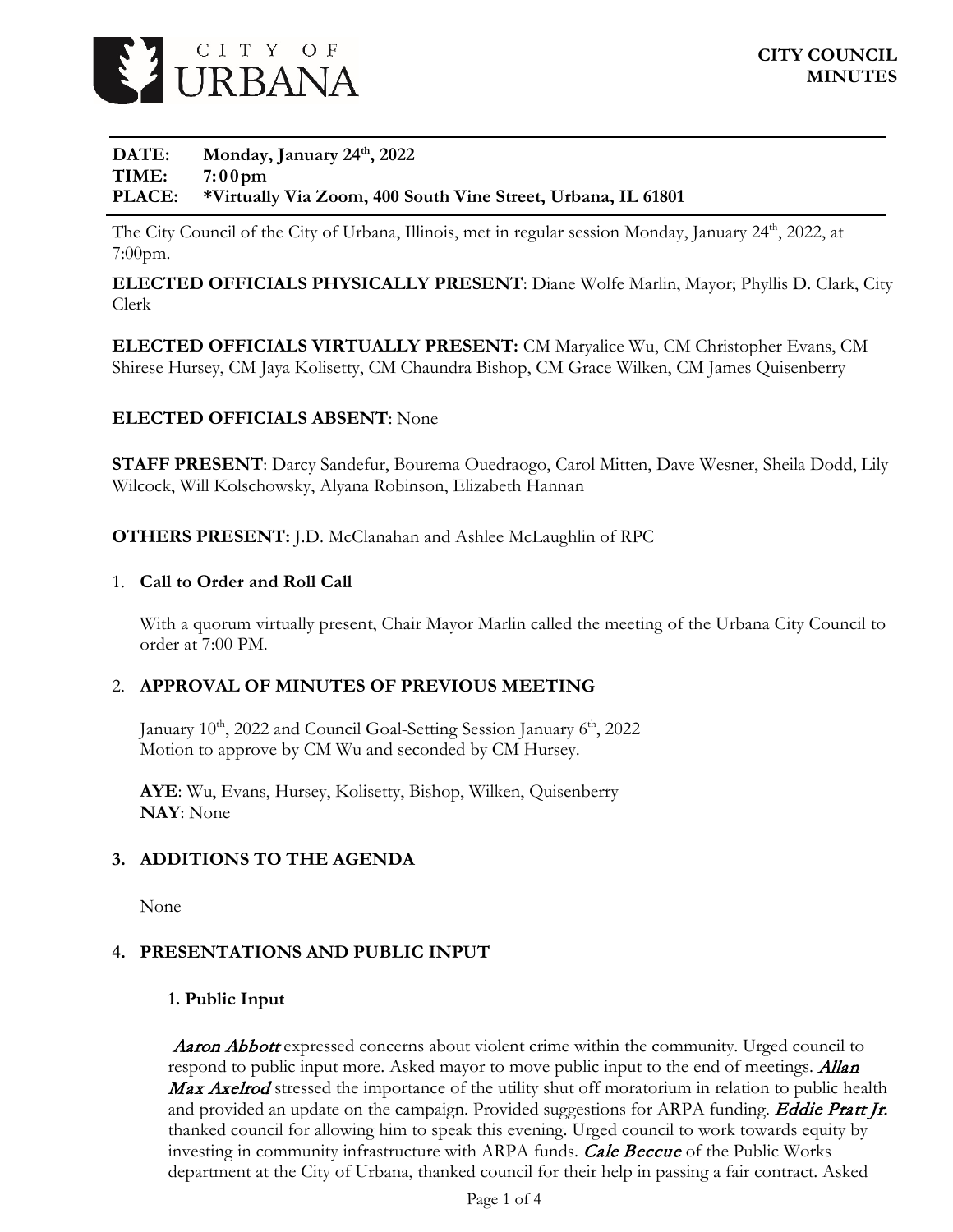council to consider utilizing some ARPA funds for COVID compensation for employees. **Brandi** McCoy asked council to consider utilizing ARPA funds to increase the enrollment of SWFT program and in support of the utility shutoff moratorium. Spoke in opposition to moving the public comment to the end of meetings. Rev. Dr. Evelyn B. Underwood thanked previous speakers for mentioning the programs and opportunities they have. Expressed need for infrastructure improvements in Dr. Ellis subdivision. Asked for help for the public to apply. *Julie Watkins* agrees with previous speakers and shared support for SWFT and infrastructure improvements. *Linda* **Quan** thanked city council and Urbana police for their understanding in relation to a new approach to address community needs. Expressed concerns about Officer Koker and the Aliyah Lewis arrest.

## **2. American Rescue Plan Recovery Funds Allocation Process Presentation – Exec/CCRPC**

Presented by William Kolschowsky of the Executive Department and J.D. McClanahan and Ashlee McLaughlin of the Regional Plan Commission. Kolschowsky provided a history of the process up to this point. Mayor Marlin explained the history of ARPA. Marlin shared suggested best practices for application of funds and reviewed next steps. McLaughlin began the RPC presentation beginning with a draft timeline of the ARPA management. There are 6 broad existing areas of focus. Reviewed eligible uses of funds. McClanahan reviewed what plans and public input has been reviewed in the process of identifying community needs. Presented the 6 identified priority areas and explained what work is already being done in this area and how other municipalities are addressing this priority area with their ARPA funds. McLaughlin provided a summary and outlined next steps. Questions and discussion ensued.

Mayor Marlin asked for a straw poll for keeping all 6 of the identified priority areas and was met with 3 hands raised. Mayor Marlin asked for a straw poll for keeping only the first 5 identified priority areas and was met with 4 hands.

## **3. Financial Forecast Presentation – HR/Finance**

Presented by Elizabeth Hannan the Finance and Human Resources director and Alyana Robinson of the Finance Department. Hannan explains that this is the first step in the annual budget process by evaluating the financial position of the city in order to better guide future budgetary decisions. Reviewed steps already taken to improve financial health of the city fund balance. Robinson detailed income sources and explained projected income rates. Explained what factors are considered when determining financial health. Hannan outlined recommendations to secure continued financial health. Questions and discussion ensued.

## **5. COUNCIL INPUT AND COMMUNICATIONS**

**CM Wilken** wanted to reiterate thanks to staff for doing what it needs to do to keep financial health and continuing to serve the people of Urbana. Urges public to apply for EQUAL grant and take COVID precautionary measures. Asked for clarity on COVID policies. **Mayor Marlin** clarified that the City building does have a mask mandate in the building and that they are following the CDC guidance. Urged public to take precautions.

## **6. UNFINISHED BUSINESS**

None.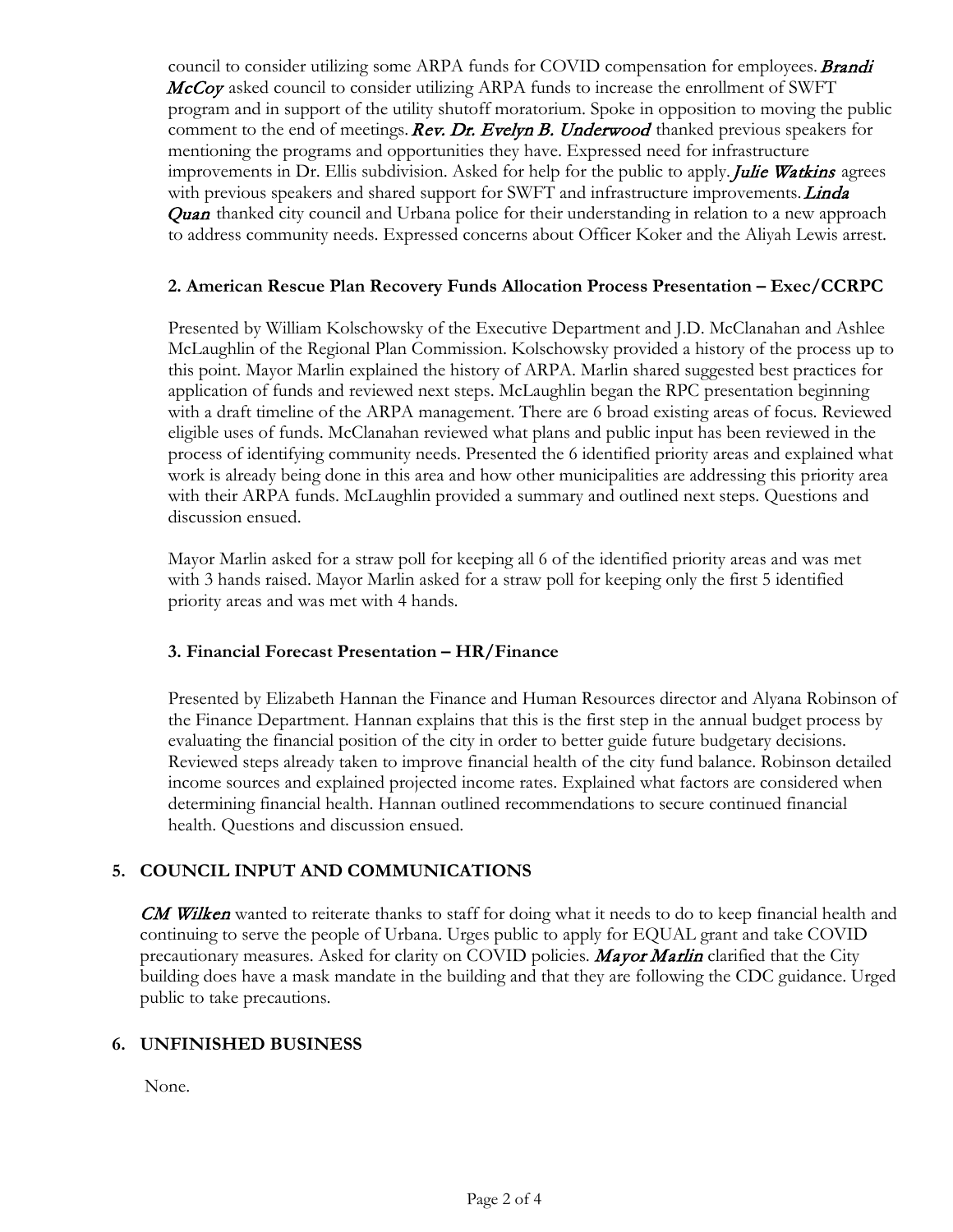## **7. REPORTS OF STANDING COMMITTEES**

Committee Of The Whole (Council Member Shirese Hursey – Ward 3)

## **1. CONSENT AGENDA**

- **a. Resolution No. 2022-01-002R**: A Resolution Approving an Intergovernmental Agreement for Animal Control Services – Exec/Police
- **b. Ordinance No. 2022-01-002**: An Ordinance Authorizing Purchase of Certain Real Estate (1501 East Mumford Drive) – Exec/Fire
- **c. Ordinance No. 2022-01-004**: An Ordinance Authorizing the Sale of Certain Real Estate (704 North Broadway Avenue – Habitat for Humanity) – CD
- **d. Ordinance No. 2022-01-005**: An Ordinance Authorizing the Sale of Certain Real Estate (1201 West Beslin Street – LaKendra O'Bannon) – CD
- **e. Ordinance No. 2022-01-006:** An Ordinance Authorizing the Sale of Certain Real Estate (1407 Wiley Drive – First Followers) – CD
- **f. Resolution No. 2022-01-003R**: A Resolution Adopting Mayor/ City Council Strategic Goals for 2022-2023 – Exec

Motion to approve consent agenda items by CM Hursey and seconded by CM Bishop.

Vote by roll call: **AYE:** Quisenberry, Wilken, Bishop, Kolisetty, Hursey, Evans, Wu. **NAY:** None

## **2. REGULAR AGENDA**

**a. Ordinance No. 2022-01-003**: An Ordinance Revising the Annual Budget Ordinance (Budget Amendment #5 – Omnibus) – HR/Finance

Presented by CM Hursey. Motion to approve by CM Hursey and seconded by CM Wu. Vote by roll call: **AYE:** Wu, Evans, Hursey, Kolisetty, Quisenberry, Bishop, Wilken, Mayor Marlin **NAY:** None

## **8. REPORTS OF SPECIAL COMMITTEES**

None.

## **9. REPORTS OF OFFICERS**

None.

## **10. NEW BUSINESS**

None.